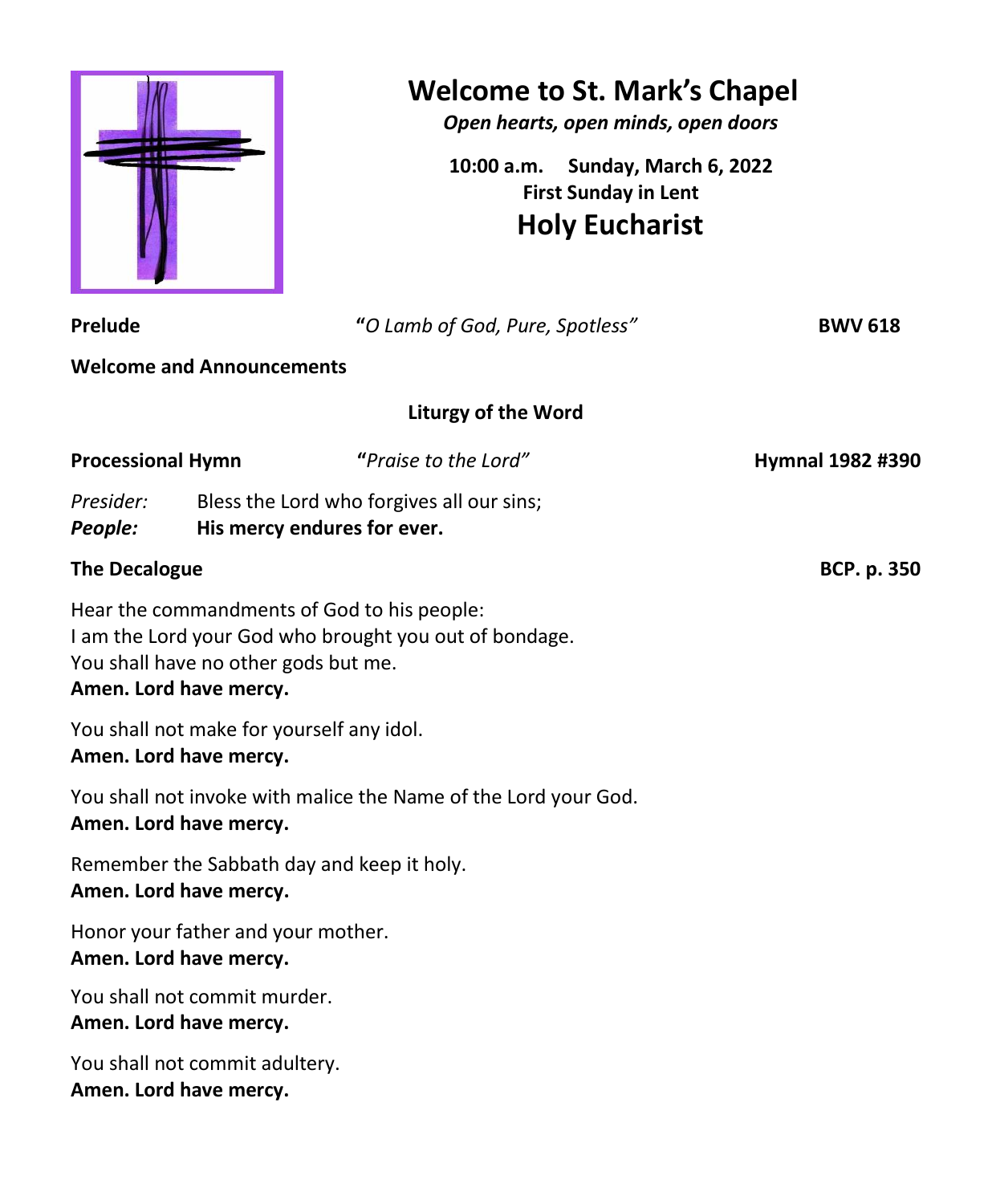You shall not steal. **Amen. Lord have mercy.**

You shall not be a false witness. **Amen. Lord have mercy.**

You shall not covet anything that belongs to your neighbor.

## **Amen. Lord have mercy.**

*Presider:* If we say that we have no sin, we deceive ourselves, and the truth is not in us. But if we confess our sins, God, who is faithful and just, will forgive our sins and cleanse us from all unrighteousness.

### **The Confession BCP, p. 352**

*Presider:* Let us confess our sins against God and our neighbor.

*People:* **Most merciful God, we confess that we have sinned against you in thought, word, and deed, by what we have done, and by what we have left undone. We have not loved you with our whole heart; we have not loved our neighbors as ourselves. We are truly sorry and we humbly repent. For the sake of your Son Jesus Christ, have mercy on us and forgive us; that we may delight in your will, and walk in your ways, to the glory of your Name. Amen**.

### **The Absolution BCP, p. 353**

*Presider:* Almighty God have mercy on you, forgive you all your sins through our Lord Jesus Christ, strengthen you in all goodness, and by the power of the Holy Spirit keep you in eternal life. **Amen.**

**Kyrie** (All standing) **Hymnal 1982 #S-91**

# **Collect of the Day**

*Presider:* The Lord be with you**.** 

*People:* **And also with you.** 

*Presider:* Let us pray.

*All:*Almighty God, **whose blessed Son was led by the Spirit to be tempted by Satan: Come quickly to help us who are assaulted by many temptations; and, as you know the weaknesses of each of us, let each one find you mighty to save; through Jesus Christ your Son our Lord, who lives and reigns with you and the Holy Spirit, one God, now and for ever. Amen.**

### **First Reading Deuteronomy 26:1-11**

When you have come into the land that the LORD your God is giving you as an inheritance to possess, and you possess it, and settle in it, you shall take some of the first of all the fruit of the ground, which you harvest from the land that the LORD your God is giving you, and you shall put it in a basket and go to the place that the LORD your God will choose as a dwelling for his name.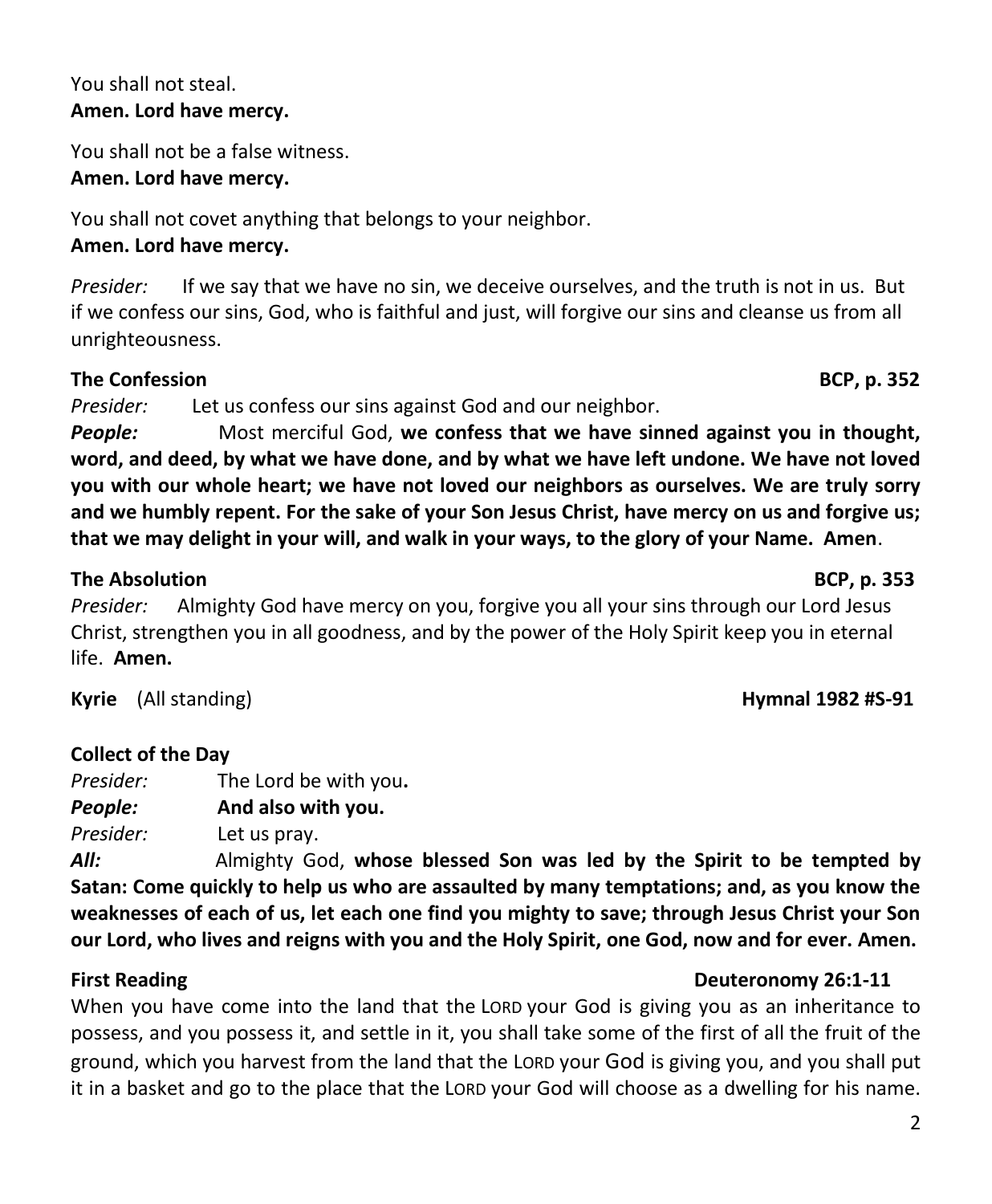You shall go to the priest who is in office at that time, and say to him, "Today I declare to the LORD your God that I have come into the land that the LORD swore to our ancestors to give us." When the priest takes the basket from your hand and sets it down before the altar of the LORD your God, you shall make this response before the LORD your God: "A wandering Aramean was my ancestor; he went down into Egypt and lived there as an alien, few in number, and there he became a great nation, mighty and populous. When the Egyptians treated us harshly and afflicted us, by imposing hard labor on us, we cried to the LORD, the God of our ancestors; the LORD heard our voice and saw our affliction, our toil, and our oppression. The LORD brought us out of Egypt with a mighty hand and an outstretched arm, with a terrifying display of power, and with signs and wonders; and he brought us into this place and gave us this land, a land flowing with milk and honey. So now I bring the first of the fruit of the ground that you, O LORD, have given me." You shall set it down before the LORD your God and bow down before the LORD your God. Then you, together with the Levites and the aliens who reside among you, shall celebrate with all the bounty that the LORD your God has given to you and to your house.

#### *Reader:* The Word of the Lord. *People:* **Thanks be to God.**

#### **Psalm 91** *Qui habitat*

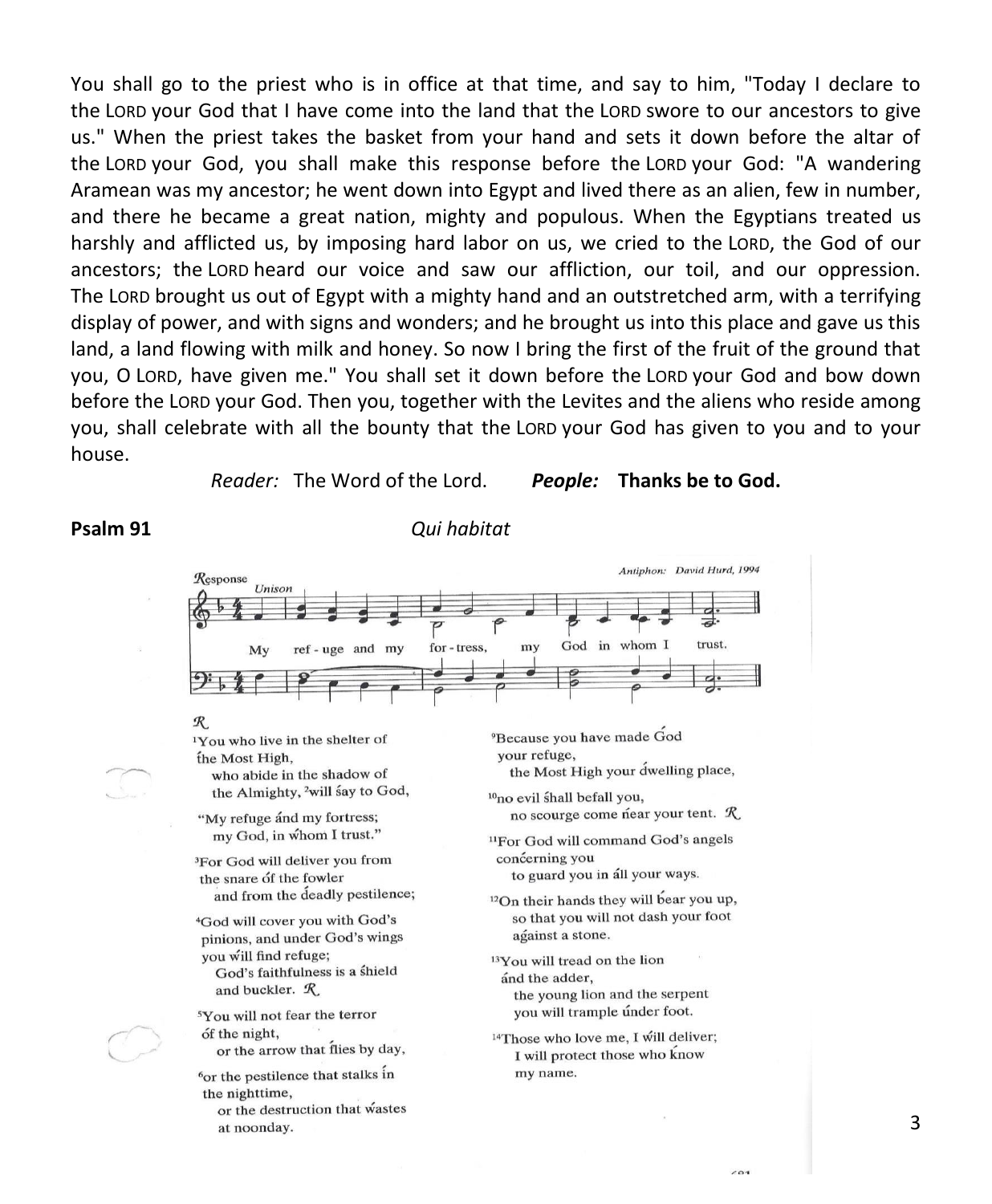<sup>15</sup>When they call to me, I will answer them: I will be with them in trouble. I will rescue them and honor them. <sup>16</sup>With long life I will satisfy them, and show them my salvation.  $\mathcal{R}_{\perp}$ 

Proper 24 [29] B omit vs. 1-8; Lent 1 C omit vs. 3-8; Proper 21 [26] C omit vs. 7-13.

"The word is near you, on your lips and in your heart"(that is, the word of faith that we proclaim); because if you confess with your lips that Jesus is Lord and believe in your heart that God raised him from the dead, you will be saved. For one believes with the heart and so is justified, and one confesses with the mouth and so is saved. The scripture says, "No one who believes in him will be put to shame." For there is no distinction between Jew and Greek; the same Lord is Lord of all and is generous to all who call on him. For, "Everyone who calls on the name of the Lord shall be saved."

### *Reader*: The Word of the Lord. *People***: Thanks be to God.**

**Gradual Hymn** *"Blessed Jesus at Thy Word"* **Hymnal 1982 v.1 & 3 440**

### **Holy Gospel Luke 4:1-13**

*Presider:* The Holy Gospel of our Lord Jesus Christ according to Luke.

### **People: Glory be to thee, O Lord.**

After his baptism, Jesus, full of the Holy Spirit, returned from the Jordan and was led by the Spirit in the wilderness, where for forty days he was tempted by the devil. He ate nothing at all during those days, and when they were over, he was famished. The devil said to him, "If you are the Son of God, command this stone to become a loaf of bread." Jesus answered him, "It is written, 'One does not live by bread alone.'" Then the devil led him up and showed him in an instant all the kingdoms of the world. And the devil said to him, "To you I will give their glory and all this authority; for it has been given over to me, and I give it to anyone I please. If you, then, will worship me, it will all be yours." Jesus answered him, "It is written, 'Worship the Lord your God, and serve only him.'" Then the devil took him to Jerusalem, and placed him on the pinnacle of the temple, saying to him, "If you are the Son of God, throw yourself down from here, for it is written, 'He will command his angels concerning you, to protect you,' and 'On their hands they will bear you up, so that you will not dash your foot against a stone.'" Jesus answered him, "It is said, 'Do not put the Lord your God to the test.'" When the devil had finished every test, he departed from him until an opportune time.

*Presider:* The Gospel of the Lord. *People:* **Praise to you, Lord Christ.**

4

### **Second Reading Romans 10:8b-13**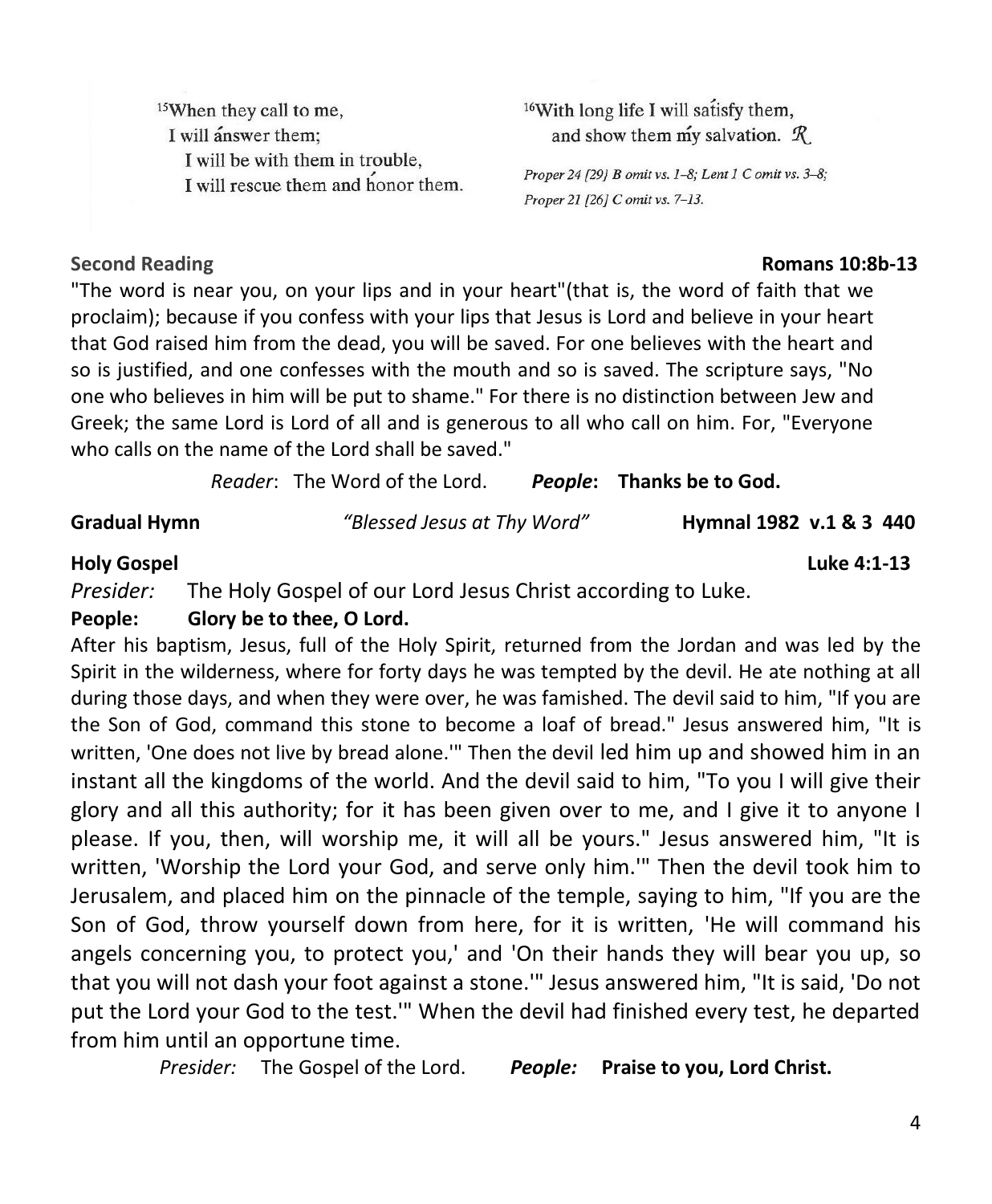#### **The Nicene Creed BCP, p. 358 BCP, p. 358**

*All:*We believe in one God, **the Father, the Almighty, maker of heaven and earth, of all that is seen and unseen. We believe in one Lord, Jesus Christ, the only Son of God, eternally begotten of the Father, God from God, Light from Light, true God from true God, begotten, not made, of one being with the Father. Through him all things were made. For us and for our salvation he came down from heaven: by the power of the Holy Spirit, he became incarnate from the Virgin Mary, and was made man. For our sake he was crucified under Pontius Pilate; he suffered death and was buried. On the third day he rose again in accordance with the Scriptures; he ascended into heaven and is seated at the right hand of the Father. He will come again in glory to judge the living and the dead, and his kingdom will have no end. We believe in the Holy Spirit, the Lord, the giver of life, who proceeds from the Father and the Son. With the Father and the Son he is worshiped and glorified. He has spoken through the Prophets. We believe in one holy catholic and apostolic Church. We acknowledge one baptism for the forgiveness of sins. We look for the resurrection of the dead, and the life of the world to come. Amen.**

### **Prayers of the People** (All standing)

With all our heart and all our mind, we pray: *People:* **Make us instruments of your peace.**

For the peace of the world, that a spirit of respect and forbearance may grow among nations and peoples, we pray:

### *People:* **Where there is hatred, let us sow love.**

For our enemies and those who wish us harm, and for all whom we have injured or offended, we pray:

### *People:* **Where there is injury, let us sow pardon.**

For all who fear God and believe in you, O Christ, that our divisions may cease and all may be one as you and the Father are one, we pray:

### *People:* **Where there is discord, let us sow union.**

For those who do not yet believe, for those who have lost their faith, and those in despair and darkness that they may receive the light of the faith, we pray:

### *People:* **Where there is doubt, let us sow faith.**

For the poor, the persecuted, the sick, and those who have asked of our prayers: Joan, Carol, Mia, Zoma, Gloria, Rich, Janet, John Paul and all those we may now mention, either silently or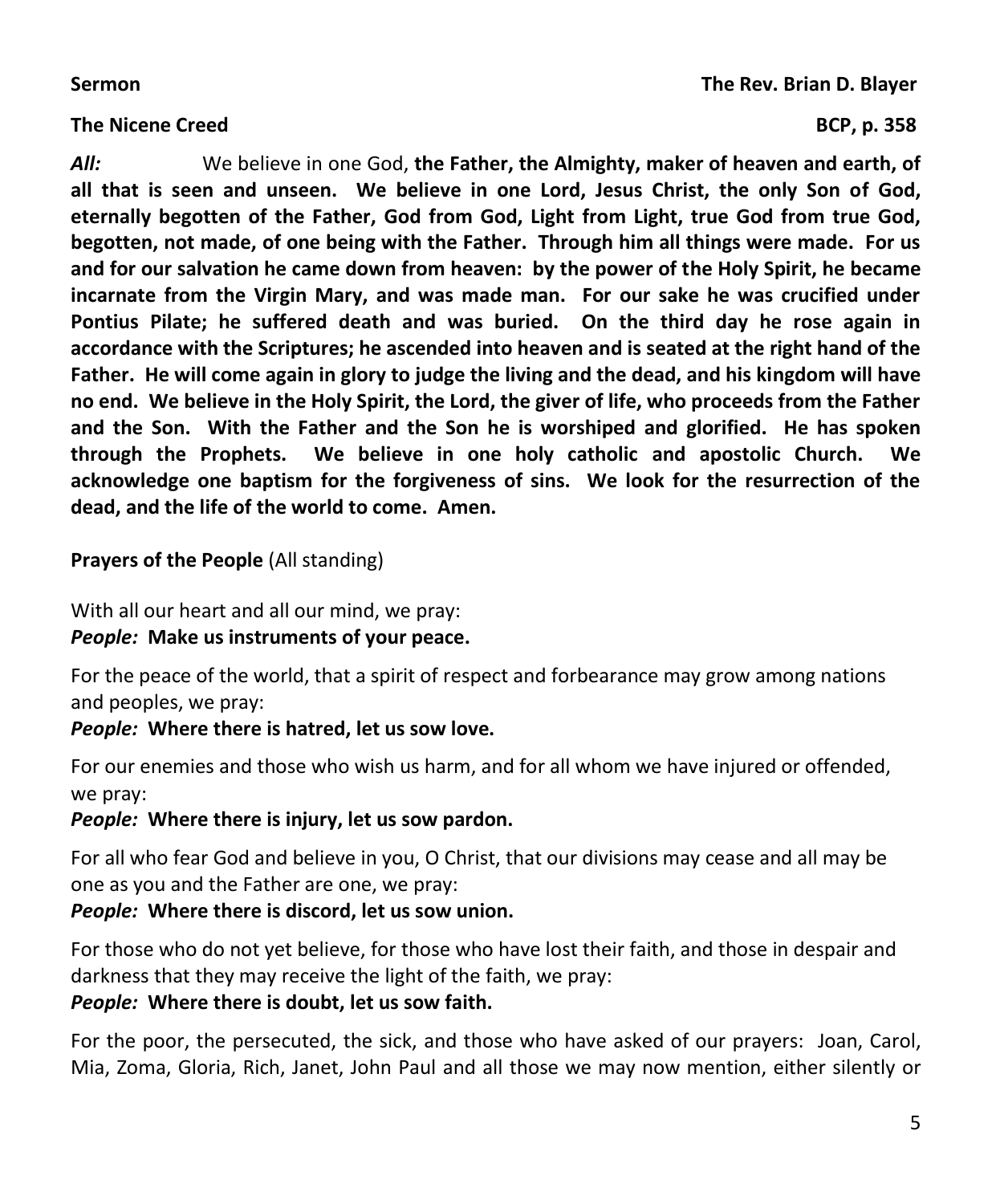aloud all who suffer and those who are in danger; that they may be all who suffer and those who are in danger; that they may be relieved and protected, we pray:

#### *People:* **Where there is despair, let us sow light.**

For those who have died, especially Leonard, and those who are grieving, and any we now mention silently or aloud \_\_\_\_\_\_\_\_\_, may they be comforted finding courage and hope in this time, we pray:

*People:* **Where there is sadness, let us sow joy.**

Silence

Intercessor: Loving God:

**People: Grant that we may not so much seek to be consoled as to console; to be understood as to understand; to be loved as to love. For it is in giving that we receive; it is in pardoning that we are pardoned; and it is in dying that we are born to eternal life. Amen.**

#### **Peace**

*Presider:* The peace of the Lord be always with you. **People: And also with you.** 

### **Holy Communion**

| <b>Offertory Hymn</b>       |                       | "Lead Us Heavenly Father"                  | <b>Hymnal 1982 559</b>     |  |  |  |
|-----------------------------|-----------------------|--------------------------------------------|----------------------------|--|--|--|
| <b>Eucharistic Prayer 2</b> |                       |                                            | From Enriching Our Worship |  |  |  |
| Celebrant                   | The Lord be with you. | People And also with you.                  |                            |  |  |  |
| Celebrant                   | Lift up your hearts.  | People We lift them to the Lord.           |                            |  |  |  |
| Celebrant                   |                       | Let us give thanks to the Lord our God.    |                            |  |  |  |
| People                      |                       | It is right to give God thanks and praise. |                            |  |  |  |

We praise you and we bless you, holy and gracious God, source of life abundant. From before time you made ready the creation. Your Spirit moved over the deep and brought all things into being: sun, moon, and stars; earth, winds, and waters; and every living thing. You made us in your image, and taught us to walk in your ways. But we rebelled against you, and wandered far away; and yet, as a mother cares for her children, you would not forget us. Time and again you called us to live in the fullness of your love. And so this day we join with Saints and Angels in the chorus of praise that rings through eternity, lifting our voices to magnify you as we sing:

### **Sanctus Hymnal 1982 #S- 124**

Glory and honor and praise to you, holy and living God. To deliver us from the power of sin and death and to reveal the riches of your grace, you looked with favor upon Mary, your willing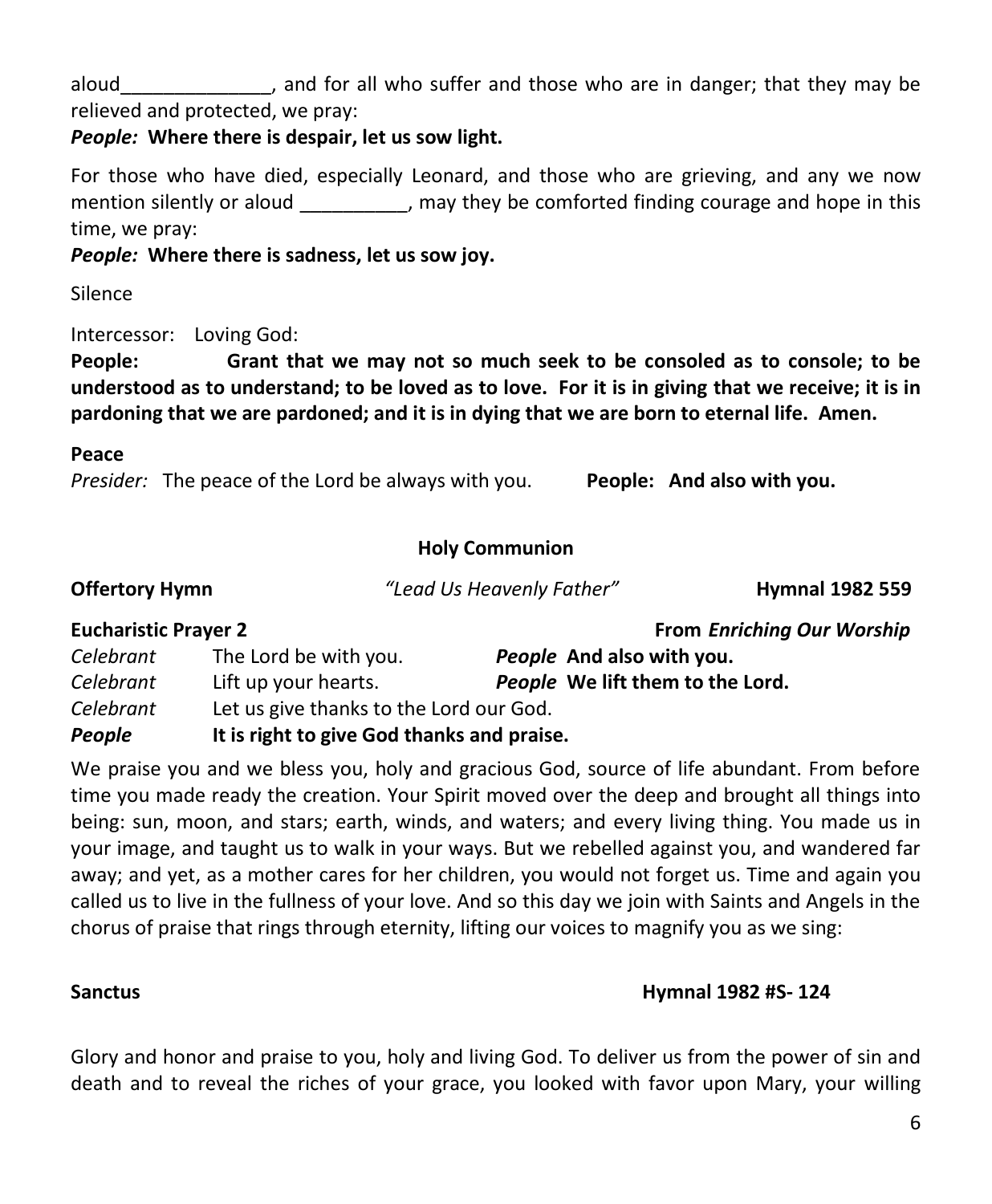servant, that she might conceive and bear a son, Jesus the holy child of God. Living among us, Jesus loved us. He broke bread with outcasts and sinners, healed the sick, and proclaimed good news to the poor. He yearned to draw all the world to himself yet we were heedless of his call to walk in love. Then, the time came for him to complete upon the cross the sacrifice of his life, and to be glorified by you.

On the night before he died for us, Jesus was at table with his friends. He took bread, gave thanks to you, broke it, and gave it to them, and said: "Take, eat: This is my Body, which is given for you. Do this for the remembrance of me." As supper was ending, Jesus took the cup of wine. Again, he gave thanks to you, gave it to them, and said: "Drink this, all of you: This is my Blood of the new Covenant, which is poured out for you and for all for the forgiveness of sins. Whenever you drink it, do this for the remembrance of me."

Now gathered at your table, O God of all creation, and remembering Christ, crucified and risen, who was and is and is to come, we offer to you our gifts of bread and wine, and ourselves, a living sacrifice. Pour out your Spirit upon these gifts that they may be the Body and Blood of Christ. Breathe your Spirit over the whole earth and make us your new creation, the Body of Christ given for the world you have made.

In the fullness of time bring us, with Moses and all your saints, from every tribe and language and people and nation, to feast at the banquet prepared from the foundation of the world. Through Christ and with Christ and in Christ, in the unity of the Holy Spirit, to you be honor, glory, and praise, for ever and ever. **Amen.**

As our Savior Christ has taught us, we now pray,

**All:** Our Father, **who art in heaven, hallowed be thy Name, thy kingdom come, thy will be done, on earth as it is in heaven. Give us this day our daily bread. And forgive us our trespasses as we forgive those who trespass against us. And lead us not into temptation, but deliver us from evil. For thine is the kingdom, and the power, and the glory, for ever and ever. Amen.**

### **Breaking of the Bread**

*Presider:* Christ our Passover is sacrificed for us; *All:* **Therefore let us keep the feast.**

**Agnus Dei Hymnal 1982 #S-161**

*Presider:* The Gifts of God for the people of God.

**Communion**

*Everyone is welcome at God's table.*